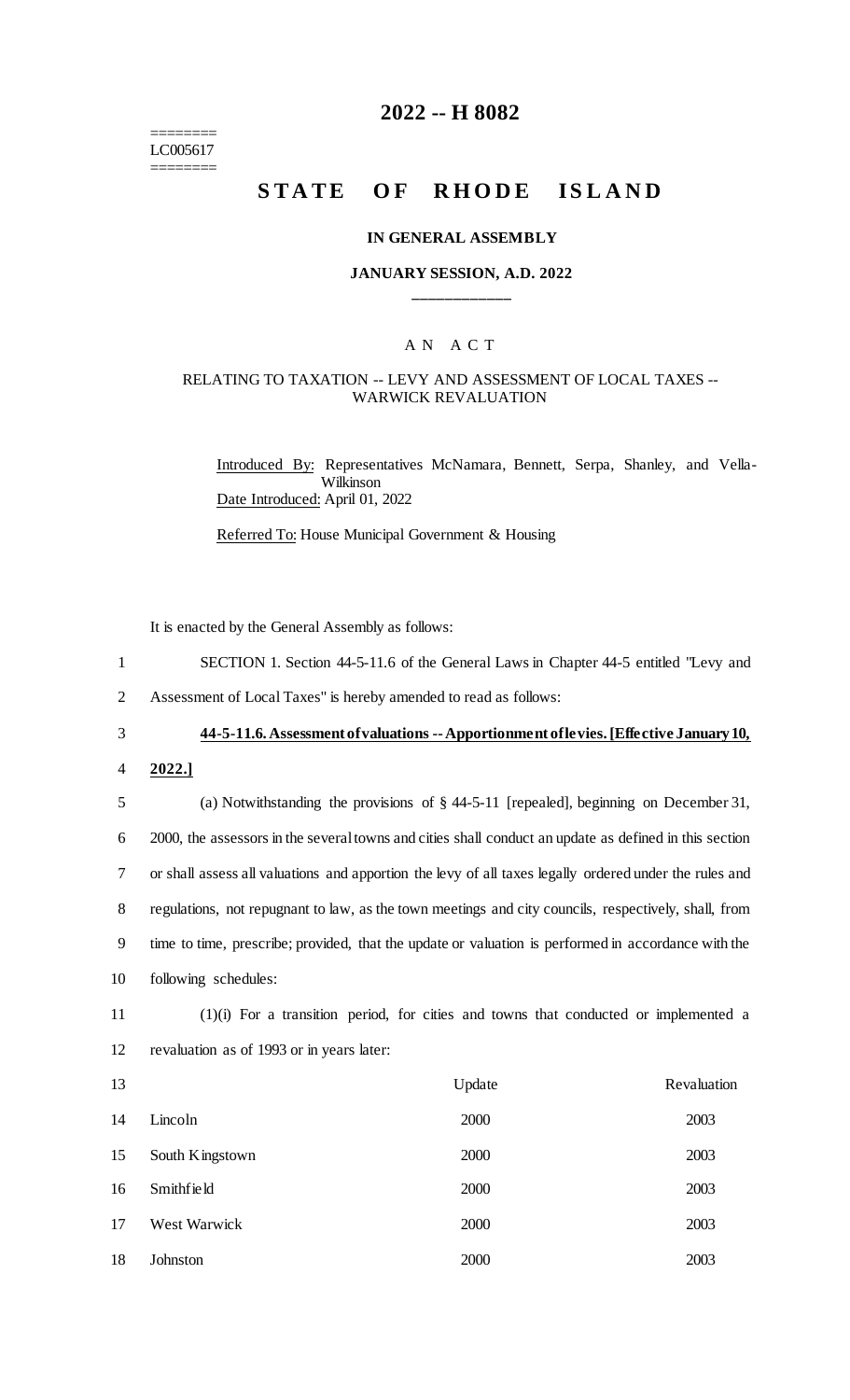| $\mathbf{1}$   | Burrillville                                                                                | 2000      |           | 2003        |  |
|----------------|---------------------------------------------------------------------------------------------|-----------|-----------|-------------|--|
| $\overline{2}$ | North Smithfield                                                                            | 2000      |           | 2003        |  |
| 3              | <b>Central Falls</b>                                                                        | 2000      |           | 2003        |  |
| $\overline{4}$ | North Kingstown                                                                             | 2000      |           | 2003        |  |
| $\mathfrak{S}$ | Jamestown                                                                                   | 2000      |           | 2003        |  |
| 6              | North Providence                                                                            | 2001      |           | 2004        |  |
| $\tau$         | Cumberland                                                                                  | 2001      |           | 2004        |  |
| $8\,$          | <b>Bristol</b>                                                                              | 2004      |           | 2001        |  |
| 9              | Charlestown                                                                                 | 2001      |           | 2004        |  |
| 10             | East Greenwich                                                                              | 2002      |           | 2005        |  |
| 11             | Cranston                                                                                    | 2002      |           | 2005        |  |
| 12             | Barrington                                                                                  | 2002      |           | 2005        |  |
| 13             | Warwick                                                                                     | 2003      |           | 2006        |  |
| 14             | Warren                                                                                      | 2003      |           | 2006        |  |
| 15             | <b>East Providence</b>                                                                      | 2003      |           | 2006        |  |
| 16             | (ii) Provided that the reevaluation period for the town of New Shoreham shall be extended   |           |           |             |  |
| 17             | to 2003 and the update for the town of Hopkinton may be extended to 2007 with no additional |           |           |             |  |
| 18             | reimbursements by the state relating to the delay.                                          |           |           |             |  |
| 19             | (iii) The implementation date for this schedule is December 31, of the stated year.         |           |           |             |  |
| 20             | (iv) Those cities and towns not listed in this schedule shall continue the revaluation      |           |           |             |  |
| 21             | schedule pursuant to $\S$ 44-5-11 [repealed].                                               |           |           |             |  |
| 22             | $(2)(i)$ For the post-transition period and in years thereafter:                            |           |           |             |  |
| 23             |                                                                                             | Update #1 | Update #2 | Revaluation |  |
| 24             | Woonsocket                                                                                  | 2002      | 2005      | 2008        |  |
| 25             | Pawtucket                                                                                   | 2002      | 2005      | 2008        |  |
| 26             | Portsmouth                                                                                  | 2001      | 2004      | 2007        |  |
| 27             | Coventry                                                                                    | 2001      | 2004      | 2007        |  |
| 28             | Providence                                                                                  | 2003      | 2006      | 2009        |  |
| 29             | Foster                                                                                      | 2002      | 2005      | 2008        |  |
| 30             | Middletown                                                                                  | 2002      | 2005      | 2008        |  |
| 31             | Little Compton                                                                              | 2003      | 2006      | 2009        |  |
| 32             | Scituate                                                                                    | 2003      | 2006      | 2009        |  |
| 33             | Westerly                                                                                    | 2003      | 2006      | 2009        |  |
| 34             | West Greenwich                                                                              | 2004      | 2007      | 2010        |  |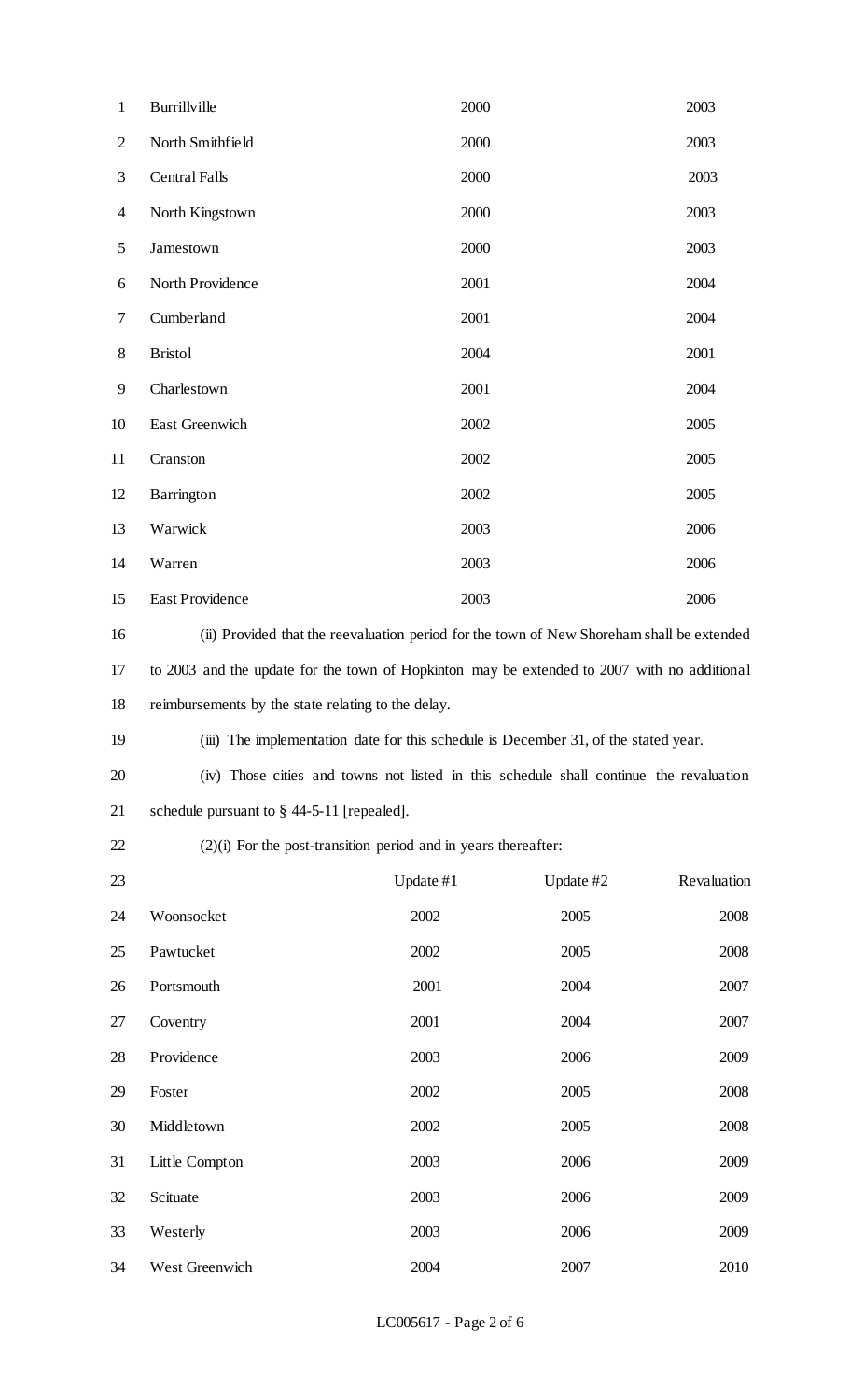| $\mathbf{1}$             | Glocester            | 2004 | 2007 | 2010 |
|--------------------------|----------------------|------|------|------|
| $\mathbf{2}$             | Richmond             | 2004 | 2007 | 2010 |
| 3                        | <b>Bristol</b>       | 2004 | 2007 | 2010 |
| $\overline{\mathcal{A}}$ | Tiverton             | 2005 | 2008 | 2011 |
| 5                        | Newport              | 2005 | 2008 | 2011 |
| 6                        | New Shoreham         | 2006 | 2009 | 2012 |
| 7                        | Narragansett         | 2005 | 2008 | 2011 |
| $8\,$                    | Exeter               | 2005 | 2008 | 2011 |
| 9                        | Hopkinton            | 2007 | 2010 | 2013 |
| 10                       | Lincoln              | 2006 | 2009 | 2012 |
| 11                       | South Kingstown      | 2006 | 2009 | 2012 |
| 12                       | Smithfield           | 2006 | 2009 | 2012 |
| 13                       | West Warwick         | 2006 | 2009 | 2012 |
| 14                       | Johnston             | 2006 | 2009 | 2012 |
| 15                       | Burrillville         | 2006 | 2009 | 2012 |
| 16                       | North Smithfield     | 2006 | 2009 | 2012 |
| 17                       | <b>Central Falls</b> | 2006 | 2009 | 2012 |
| 18                       | North Kingstown      | 2006 | 2009 | 2012 |
| 19                       | Jamestown            | 2006 | 2009 | 2012 |
| 20                       | North Providence     | 2007 | 2010 | 2013 |
| 21                       | Cumberland           | 2007 | 2010 | 2013 |
| 22                       | Charlestown          | 2007 | 2010 | 2013 |
| 23                       | East Greenwich       | 2008 | 2011 | 2014 |
| 24                       | Cranston             | 2008 | 2011 | 2014 |
| 25                       | Barrington           | 2008 | 2010 | 2014 |
| 26                       | Warwick              | 2009 | 2012 | 2015 |
| 27                       | Warren               | 2009 | 2012 | 2016 |
| 28                       | East Providence      | 2009 | 2012 | 2015 |

 (ii) The implementation date for the schedule is December 31 of the stated year. Upon the completion of the update and revaluation according to this schedule, each city and town shall conduct a revaluation within nine (9) years of the date of the prior revaluation and shall conduct an update of real property every three (3) years from the last revaluation. Provided, that for the town of Bristol, the time for the first statistical update following the 2010 revaluation shall be extended from 2013 to 2014 and said statistical update shall be based on valuations as of December 31, 2014,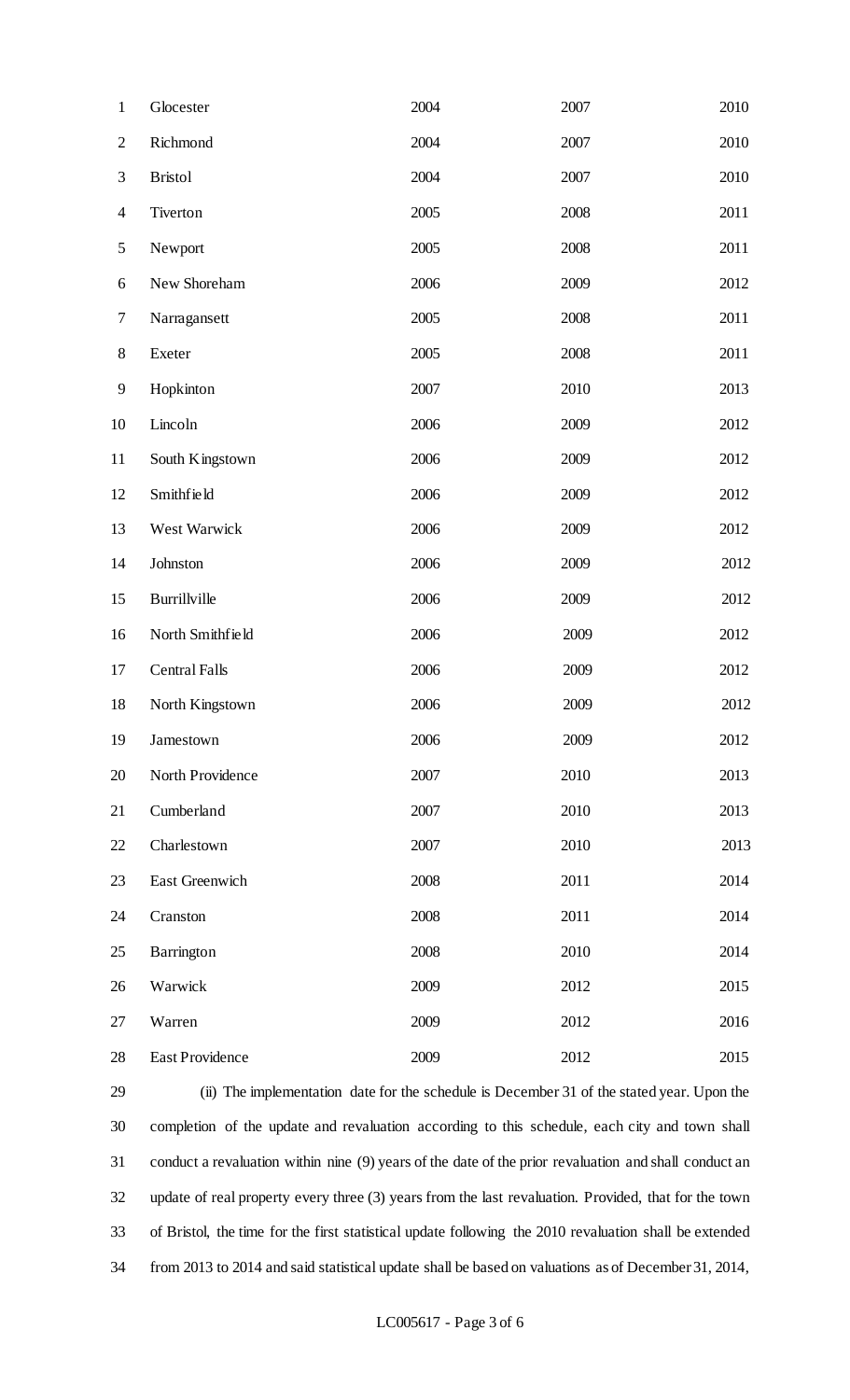and the first revaluation following the December 31, 2014, and 2015 statistical revaluation shall be extended from 2016 to 2019 and said revaluation shall be based on valuations as of December 31, 2018, and, that for the city of Woonsocket, the time of the first statistical update following the 2017 revaluation shall be extended from 2020 to 2021, and the statistical update shall be based on the valuations as of December 31, 2021, and, that for the city of Warwick, the time for the second statistical update following the 2015 revaluation shall be extended from 2021 to 2022 and said statistical update shall be based on valuations as of December 31, 2022.

 (iii) Cities and towns shall not change the assessment of any property based on the purchase price of the property after a transfer occurs except in accordance with a townwide or citywide revaluation or update schedule; provided that, this prohibition shall not apply to completed new real estate construction.

 (b) No later than February 1, 1998, the director of the department of revenue shall promulgate rules and regulations consistent with the provisions of this section to define the requirements for the updates that shall include, but not be limited to:

(1) An analysis of sales;

(2) A rebuilding of land value tables;

(3) A rebuilding of cost tables of all improvement items; and

 (4) A rebuilding of depreciation schedules. Upon completion of an update, each city or town shall provide for a hearing and/or appeal process for any aggrieved person to address any issue that arose during the update.

 (c) The costs incurred by the towns and cities for the first update shall be borne by the state in an amount not to exceed twenty dollars (\$20.00) per parcel. The costs incurred by the towns and cities for the second update shall be borne eighty percent (80%) by the state (in an amount not to exceed sixteen dollars (\$16.00) per parcel) and twenty percent (20%) by the town or city, and in the third update and thereafter, the state shall pay sixty percent (60%) of the update (not to exceed twelve dollars (\$12.00) per parcel) and the town or city shall pay forty percent (40%); provided, that for the second update and in all updates thereafter, that the costs incurred by any city or town that is determined to be a distressed community pursuant to § 45-13-12 shall be borne eighty percent (80%) by the state and twenty percent (20%) by the city or town for all updates required by this section.

 (d) The office of municipal affairs, after consultation with the League of Cities and Towns and the Rhode Island Assessors' Association, shall recommend adjustments to the costs formula described in subsection (c) of this section based upon existing market conditions.

(e) Any property that is either exempt from the local property tax pursuant to § 44-3-3 or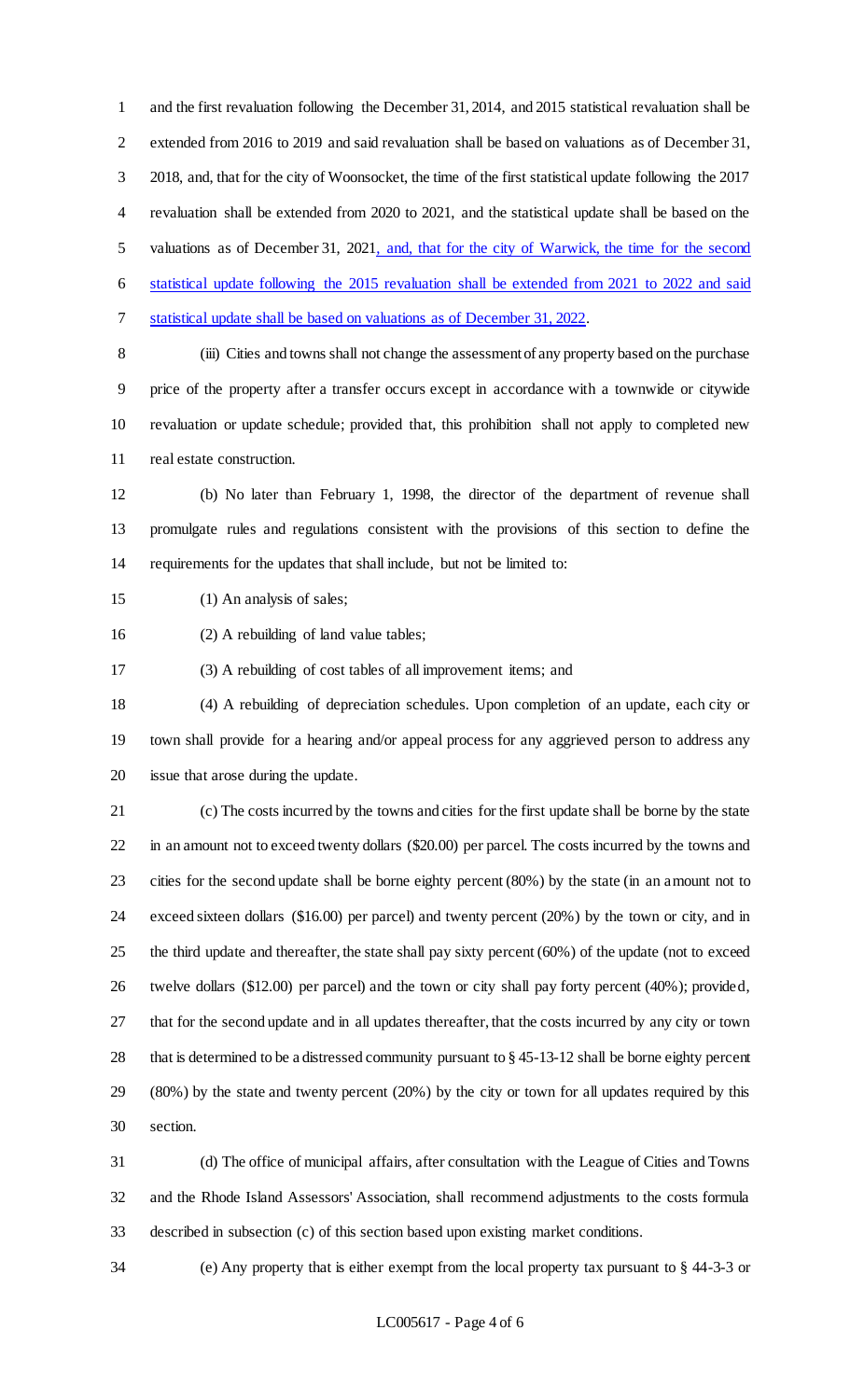pays a city or town an amount in lieu of taxes is not required to have its values updated pursuant to this section and the property is not eligible for the reimbursement provisions of subsection (c) of this section. However, those properties that are exempt from taxation and are eligible for state appropriations in lieu of property tax under the provisions of § 45-13-5.1 are eligible for state reimbursement pursuant to subsection (c) of this section, provided, that these properties were revalued as part of that city or town's most recent property revaluation.

 (f) No city or town is required to conduct an update pursuant to this section unless the state has appropriated sufficient funds to cover the state's costs as identified in subsection (c) of this section.

 (g) Any city or town that fails to conduct an update or revaluation as required by this section, or requests and receives an extension of the dates specified in this section, shall receive the same amount of state aid under §§ 45-13-1, 45-13-5.1, and 45-13-12 in the budget year for which the new values were to apply as the city or town received in state aid in the previous budget year; provided, however, if the new year's entitlement is lower than the prior year's entitlement, the lower amount applies, except for the town of New Shoreham for the fiscal year 2003.

 (h) Any bill or resolution to extend the dates for a city or town to conduct an update or revaluation must be approved by a two-thirds (⅔) majority of both houses of the general assembly. SECTION 2. This act shall take effect upon passage.

#### ======== LC005617 ========